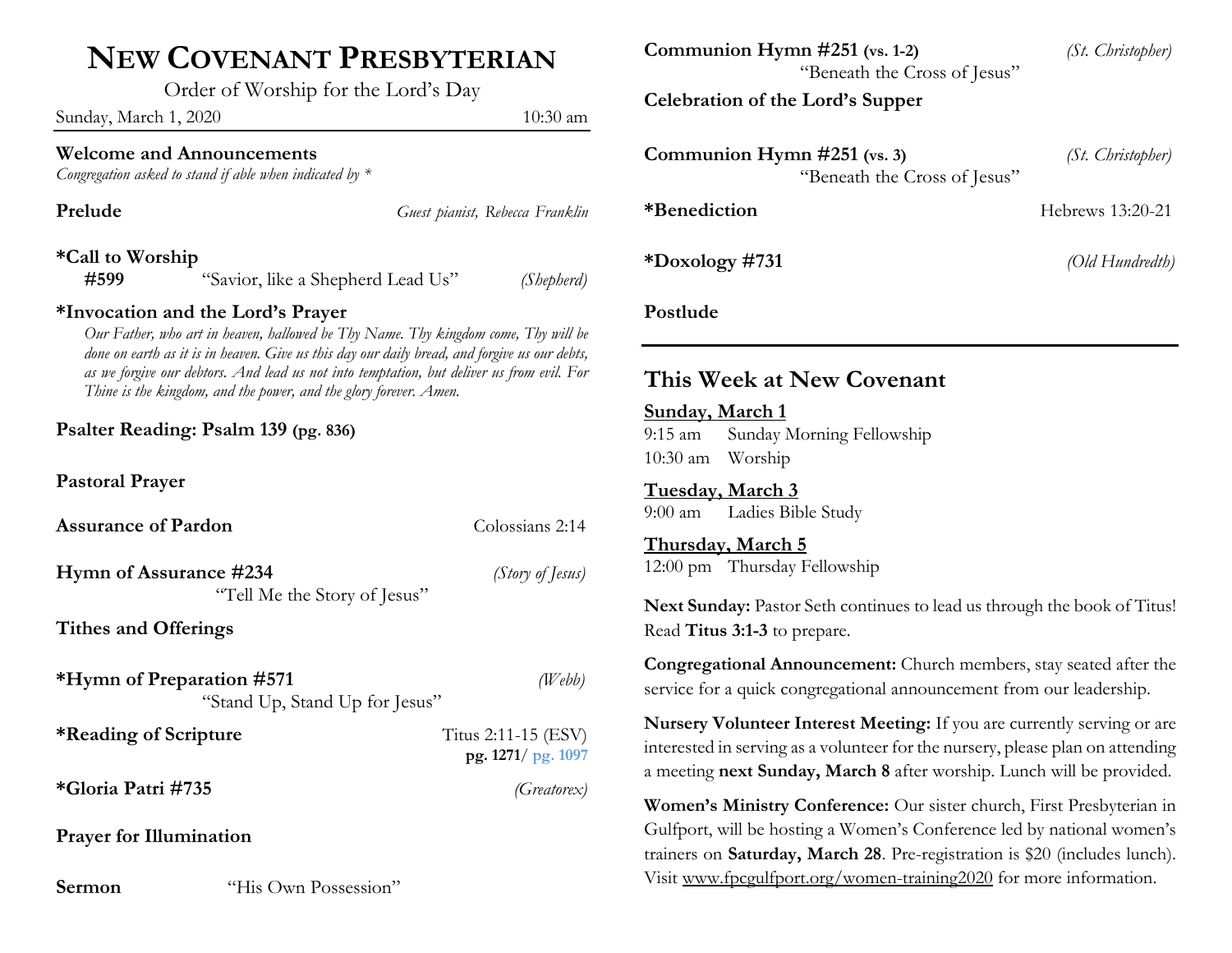**Church Workday:** Mark your calendars for our next church workday, **Saturday, March 21** at 9:00 am. Help us spruce up the church grounds! Lunch will be provided.

**Opportunities for Giving:** Did you know our church has several funds that you can contribute to, including the discretionary fund? On the Sunday we celebrate communion, there is a special offering plate placed in the back of the sanctuary to remind you of our other funds.

### **Verse of the Month – Psalm 96:3**

*"Declare his glory among the nations, his marvelous works among all the peoples."*

**Nursery Schedule March 1: Ruthie Hinton (Jeanne Edwards) March 8: Charlotte Britt (Sterling Dossett)**

**The Record of Our Faithfulness: February 23, 2020**

Worship: 60

### **Church Leadership at New Covenant**

**Elder of the Month:** Frank Heard

*Ruling Elders (Session)* – Joseph Byrne, Tommy Ellett, Richard Griffing, Frank Heard *Teaching Elder* – Reverend Seth Duhs

*Deacon (Diaconate)* – Sterling Dossett

*Treasurer –* Joe Bailey

*Nursery Coordinator –* Markeda Bateaste

**Nursery is provided in Decker Hall for children under 5 years old. Sermon audio is available on our website.**



# LOVE. PRESBYTERIAN CHURCH IN AMERICA

SUNDAY, MARCH 1, 2020